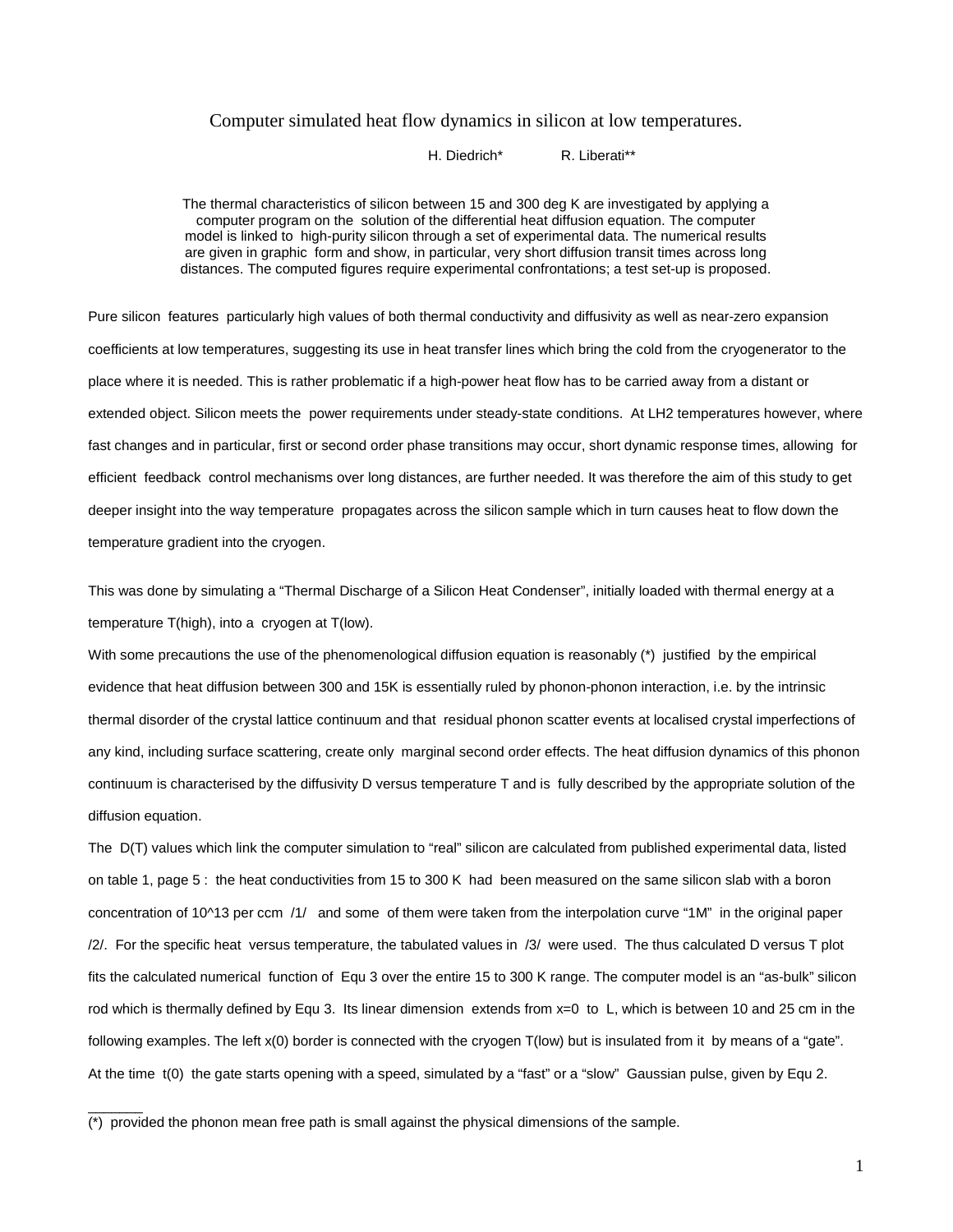Because the heat diffusivity is temperature dependent the computer simulations are being performed by solving the nonlinear PDE /4/, /5/:

Equ 1a 
$$
c\left(x,t,u,\frac{\partial u}{\partial x}\right)\frac{\partial u}{\partial t} = \frac{\partial}{\partial x}\left(f\left(x,t,u,\frac{\partial u}{\partial x}\right)\right) + s\left(x,t,u,\frac{\partial u}{\partial x}\right)
$$

where in our case are:  $c = 1$  and  $f = D(u(x,t))$ ,  $u(x,t)$  is the temperature field.

There is no heat source, the source term:  $s | x, t, u, \frac{du}{dt} |$  $\bigg)$  $\left(x,t,u,\frac{\partial u}{\partial x}\right)$ l ſ ∂ ∂ *x*  $\int x(t,u,\frac{\partial u}{\partial x})$  is zero. The solution components satisfy the initial condition of the form:  $u(x,t_{_0})\!=\!u_{_0}(x)\;$  and the boundary conditions are given by the following formula:

$$
p(x,t,u) + q(x,t) \cdot f\left(x,t,u,\frac{\partial u}{\partial x}\right) = 0
$$

The discretization in time and in 'x'-axis has been chosen in order to obtain a reasonably fine mesh and a calculation time of not more than one half hour on a Pentium IV with a single Intel processor of 2.0 GHz clock frequency.

The "gate" heat pulse has been simulated by

with  $B = 1 / 2$  sigma<sup> $\sqrt{2}$ </sup>

Equ 2 
$$
T(t) = (T(h) - T(l)) \exp(-B t^2 + T(l))
$$

The chosen sigma-values for fast and slow gates are 1/ sqrt (200) and 1/ sqrt (5), respectively.

The experimental D vs.T plot of table 1 is approximated by :

Equ 3 
$$
D(T) = A \exp (C ((\ln T - B)^2))
$$

with 
$$
A = 0.0008608
$$
  
\n $B = 10.3$   
\n $C = 0.2955956252$ 

The computer program uses therefore the following PDE

Equ 1b  $\frac{\partial u}{\partial x} = \frac{\partial}{\partial y} \left( D(u) \cdot \frac{\partial u}{\partial x} \right)$  $\overline{1}$  $\left(D(u)\cdot\frac{\partial u}{\partial u}\right)$ l ſ ∂  $\cdot\frac{\delta}{\delta}$ ∂  $=\frac{5}{2}$ ∂ ∂ *x*  $D(u) \cdot \frac{\partial u}{\partial u}$ *t x u*

together with the initial and boundary conditions as defined above. For the numerical calculation the temperature field  $u(x,t)$ is substituted by the experimental T-values of Equ 3.

The results of the computer simulation are given for the following examples with reference to figures 1 through 5.

( All numerical values are in cm / g / sec / deg K / watt units ).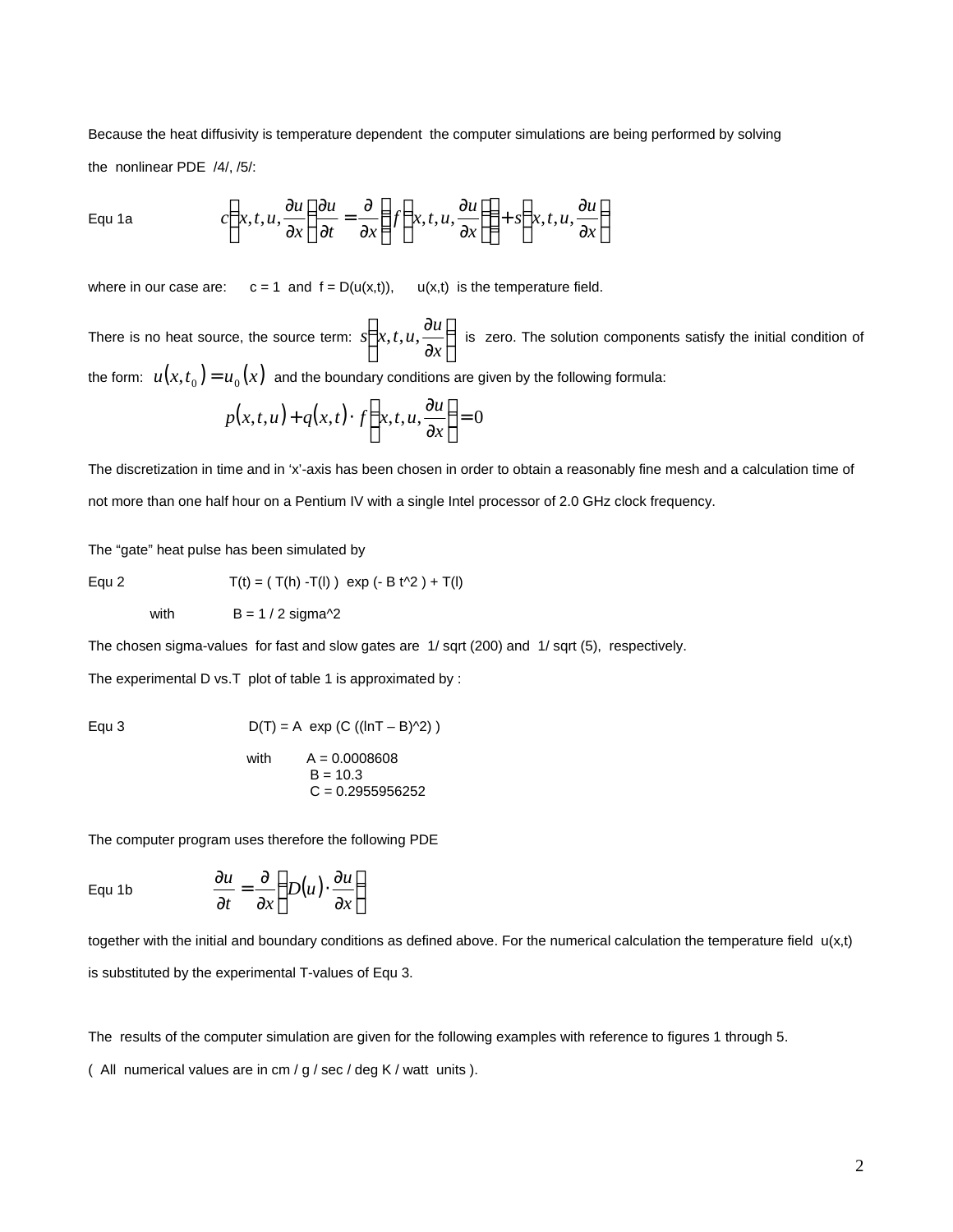| Example | high temp $T(h)$ | low temp $T(I)$ | length L  | figures                                        |
|---------|------------------|-----------------|-----------|------------------------------------------------|
|         | 300              | 20              | 15 and 25 | 1: T vs $(x,t)$ 2: $dT/dx$ vs $x$ 3: isotherms |
| 2       | 300              | 80              | 25        | 4: T vs $(x,t)$                                |
| 3       | 80               | 70              | 10        | 5: isotherms                                   |
| 4       | 25               | 15              | 10        |                                                |

NB: The term "DT" in fig 2 stands for dT/dx

### Example 1

The temperature in fig 1 shows a sharp edge below the 300K plateau and an almost abrupt fall of more than 200 degrees across a very thin spatial-temporal slice. (The apparent turbulence of the "breakdown" region is due to a poor space-time resolution capability of the computer program used). The phonon field fluidity increases with falling temperatures: The high temperature block "melts" away at the lowest T-values which causes the very narrow gradient peaks dT/dx, fig 2, with values of more than 1000 deg/cm, to move upwards from x=0 to L within a remarkably short time.

The T=constant projections on the (x,t) plane, fig 3, distinguish between an initial short near-left border zone and a linearly overlapping "bulk" zone in which the curves have quadratic forms. The isotherms fan out until the 300 K isotherm reaches the right border L. Then the thermal energy exhausts, the isotherms converge and the silicon heat condenser is cooling down until thermal equilibrium is reached. Due to the imposed operational bandwidth limit, the isotherms at lower T-values in fig 3 do not appear. The final cooling is anyway a slow process as it is shown by the Isotherms below.

Before the thermal energy starts exhausting, all isothermal curves have the general form

Equ 4  $t = A x^2 + B$ 

The value of A for the 300K isotherm in fig3 is approx. A = 1/300 sec/sqcm. By changing the gate speed from fast to slow, (not shown), the parameter B is increased from 0,26 to 1,25 sec, whereas the parameters A remain constant. The heat diffusion in the bulk is therefore not influenced by the gate condition.

#### Example 2

Temperature vs (x,t) depends strongly on the initial border temperatures, fig 4. Again the 300K isotherm (not shown) follows the parabolic law but A is much higher (1/18 sec/sqcm) and the arrival time at L is longer by a factor of about 20. After arrival the other isotherms change again their directions, as in the 20K case, from a quadratic function to higher dx/dt values. The B-value is small even at the slow gate condition.

#### Example 3

The fig 5 shows the heat discharge dynamics at lower temperatures and smaller high-low differences. The 80K isotherm follows the quadratic law, the transit time is 0,3 sec for L=10 cm and (not shown) increases with  $L^{\wedge}2$ . The heat flow down to 70K is slow, the border L reaches near-thermal equilibrium after a time which is one order of magnitude longer than the diffusion transit time.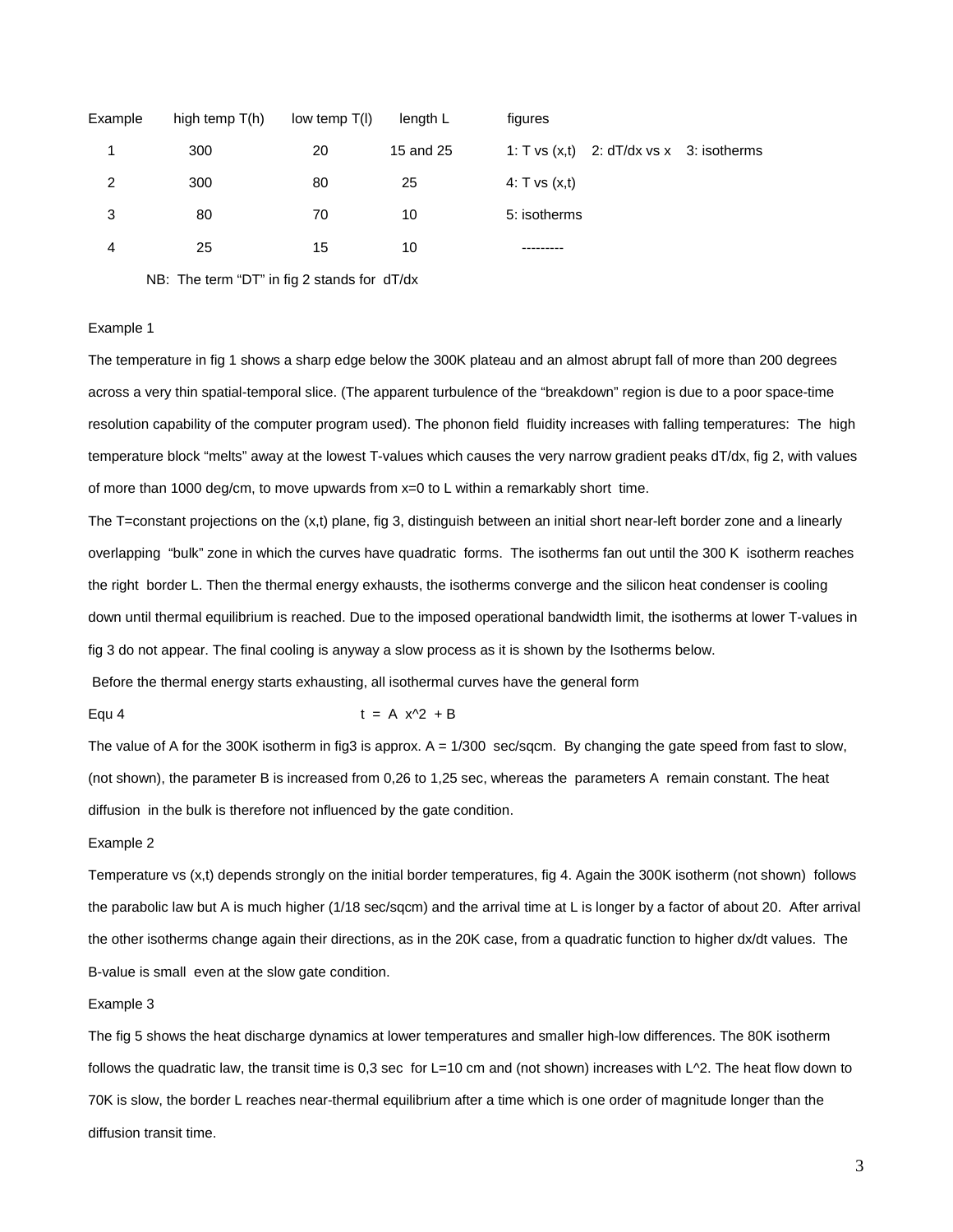#### Example 4

 $\overline{\phantom{a}}$  . The contract of the contract of  $\overline{\phantom{a}}$ 

The diffusion dynamics at very low temperatures could only be estimated by extrapolation: In the particularly interesting liquid hydrogen range between triple point and boiling point the dT/dx peak travels across a 10 cm long rod in the order of milliseconds .

Obviously, the picture presented by this study excludes surface effects which in reality will probably prevail over bulk properties at lower temperatures. In general, the computer simulation, though backed up by empirical data, is a mathematical exercise only and it will remain not more than that unless subjected to experimental trials (\*): The applied heat condenser model indeed delivers some instructions for experimental checks. The dT/dx peak, though diffusionbroadened, creates a distinct dT/dt signal which should be measurable with a thermal sensor, integrated on the right L-border. The arrival time may then be defined by the condition:  $d/dt$  ( $dT/dt$ ) = MIN! for the double derivative of the sensor signal output.

#### (\*) Appendix: A test proposal.

 $\overline{\phantom{a}}$ 

A practical example of measuring the "diffusion transit time", is suggested by example 2: In order to reduce surface scatter effects on the diffusion mechanism the test set-up operates at T(low) =77K, in a range where phonon surface interactions play a minor role, where the B-component of Equ 4 is small and also, where the well-established LN2 technology is helpful to supply simple technical options for the test set-up essentials. The cooling is performed by a high-pressure LN2 jet. The "gate" is a screening shutter which is mechanically removed at t=0 within a very short time. The liquid-vapour jet, striking the silicon surface, causes an efficient turbulent heat exchange which may be estimated from fast JT-coolers data. The silicon test rods have limited surface/volume ratios, e.g. a diameter of 2cm and 5 to 10 cm lengths. The surface is covered with a thermally grown silicon oxide layer, to be etched off in subsequent tests for evaluating different surface treatments. The cylindrical rod sits over its entire length in a vacuum chamber which is part of the provision to be made in order to satisfy the boundary conditions. The coaxial vacuum seal at the circumference near x=0 is performed by making use of the thermal match between silicon and some commercial glasses (see e.g. /4/). A low-inertia thermal sensor, e.g. in thin-film or in 2222-type version is applied on the L-face for measuring the temperature versus time profile in dc and in ac mode.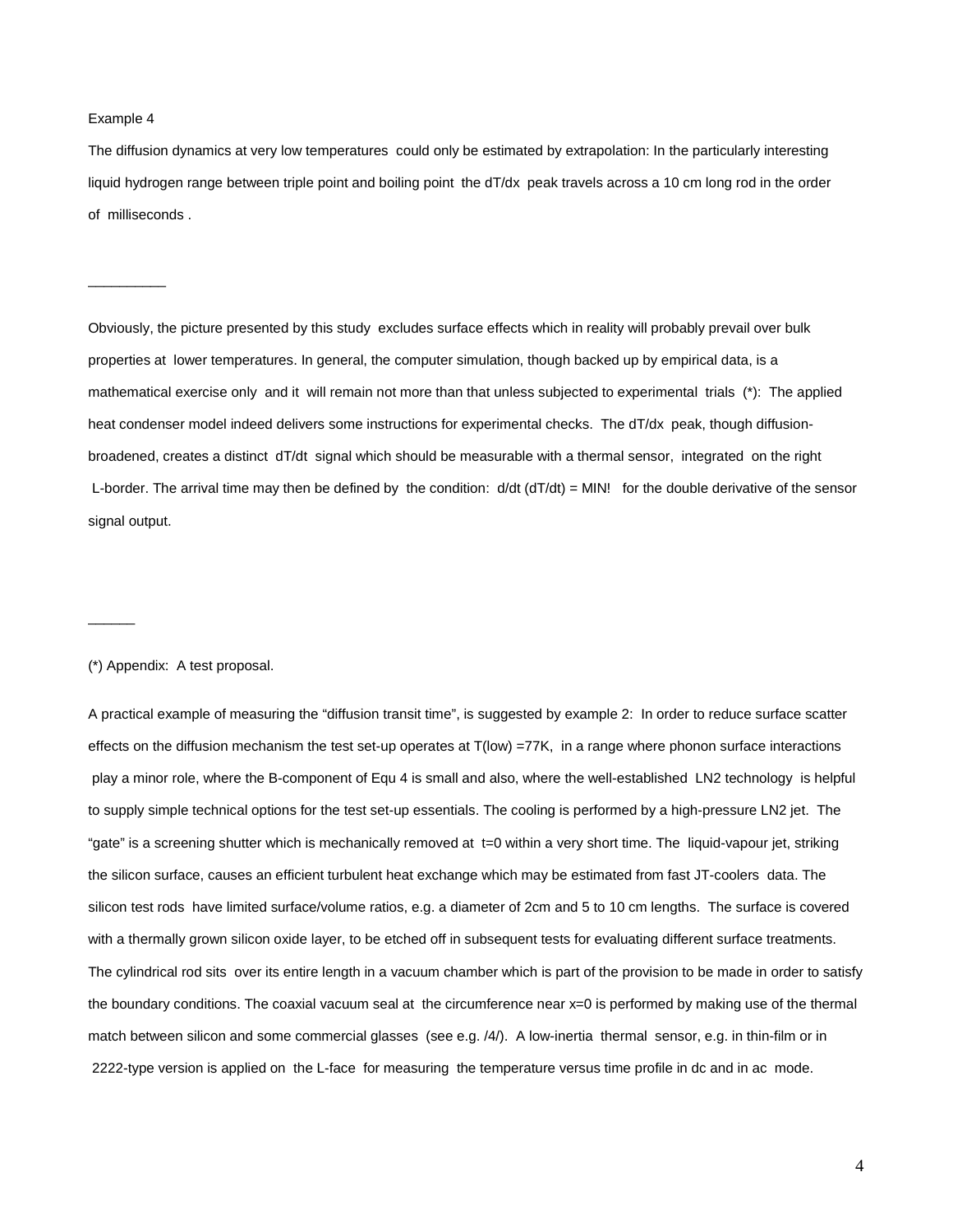# REFERENCES

- /1/ M.N.Wybourne, "Thermal Conductivity of Si" EMIS Datareview RN-15711, 1987
- /2/ M.G.Holland, L.G.Neuringer, Proc. Int. Conf. Physics of Semiconducters Exeter, 1962
- /3/ Handbook of Chemistry and Physics, Chemical Rubber Publishing Comp. 44th ed., 1963, p. 2359
- /4/ Stanley J. Farrow: Partial differential equations for scientists and engineers 1993
- /5/ Fritz John: Partial differential equations, 1991
- /6/ H.K.Diedrich, United States Patent # 4,977,748 Dec,18,1990 expired

### ADDRESSES

| * Heinz Diedrich. | Vicolo Ciaccia 26, 00019 Tivoli (RM), Italy<br>Phone +39 0774 330069<br>E-mail tish@thehoys.com                     |
|-------------------|---------------------------------------------------------------------------------------------------------------------|
|                   | ** Riccardo Liberati, Via della Rustica 277, 00155 Roma, Italy<br>Phone +39 0761 527136<br>E-mail siebrand@email.it |

Edited July 2007

# TABLE 1

\_\_\_\_\_\_\_\_\_\_\_\_\_\_\_\_\_\_\_\_\_\_\_\_\_\_\_\_\_\_\_\_\_\_\_\_\_\_\_\_\_\_\_\_\_\_\_\_\_\_\_\_\_\_\_\_\_\_\_\_\_\_\_\_\_\_\_\_\_\_\_\_\_\_\_\_\_\_\_\_\_\_\_\_\_\_\_

#### Experimental Data Ref /1/ to /3/

|            | k                 | с                    | $\star$<br>D   |
|------------|-------------------|----------------------|----------------|
| $($ deg K) | (watt / cm deg K) | (watt sec / g deg K) | (sq cm / sec ) |
| 15         | $***$<br>42       | $10^{(-)}$<br>1.09   | 16540          |
| 20         | 47,7              | $10 - 3$<br>3,37     | 6080           |
| 30         | 44,2              | $10^{\sim}2$<br>1.71 | 1110           |
| 40         | 36,6              | $10^{(-2)}$<br>4,4   | 357            |
| 50         | 28,0              | 7,9<br>$10^{(-2)}$   | 152            |
| 60         | 21                | 1.15<br>$10^{(-1)}$  | 78             |
| 80         | $***$<br>12,5     | 1,88<br>$10^{(-1)}$  | 29             |
| 100        | 9,13              | 2,59<br>$10^{(-)}$   | 15,1           |
| 150        | 4,1               | 4,3<br>$10^{(-1)}$   | 4,0            |
| 200        | 2<br>$***$        | 5,5<br>$10^{(-1)}$   | 1,53           |
| 300        | 0,85              | $10^{(-1)}$<br>6,9   | 0,53           |

\*)  $D = k / c d$  with,  $d = 2,33 g / c cm$  \*\*) interpolated (see "1M", /2/)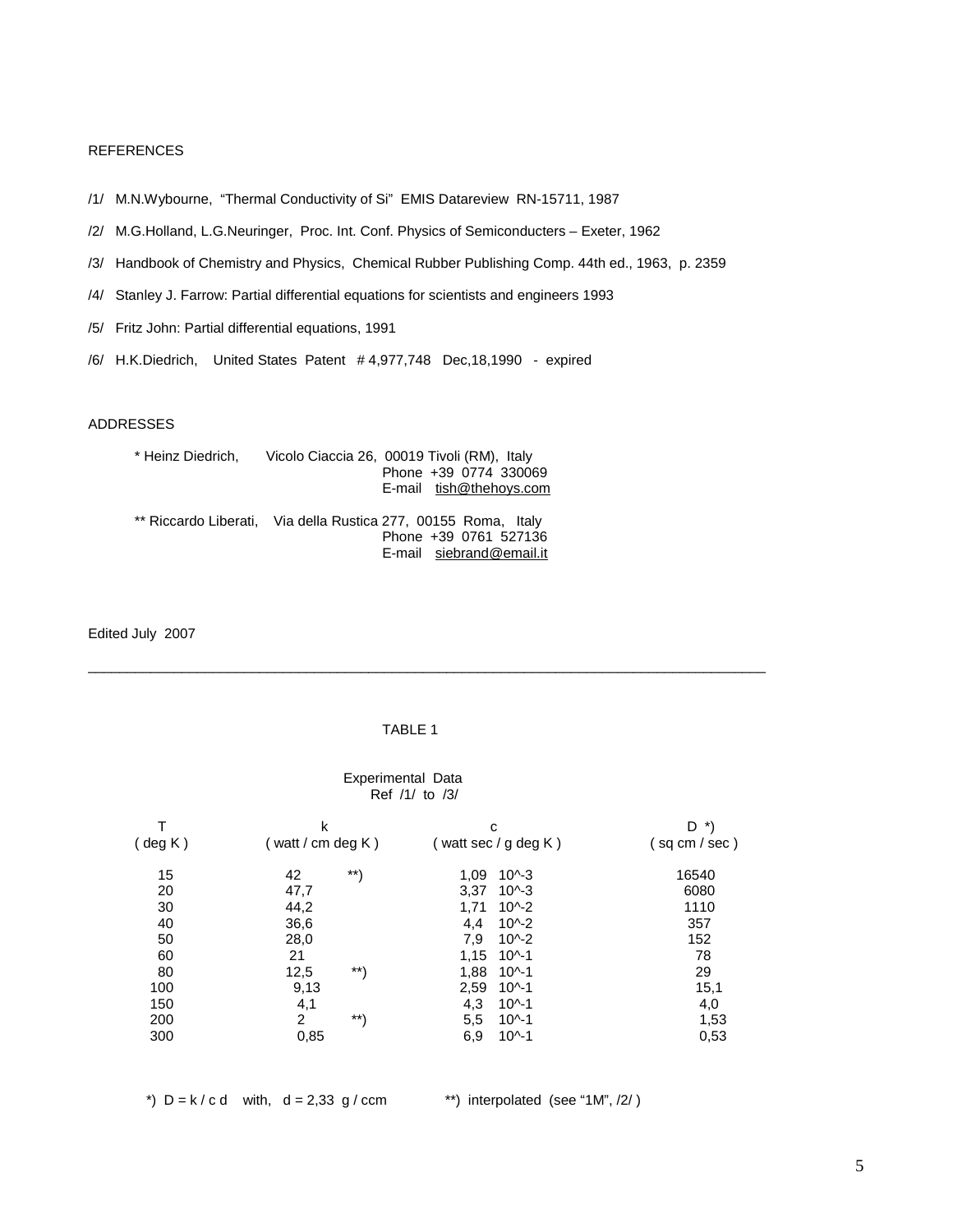

**F i g 1**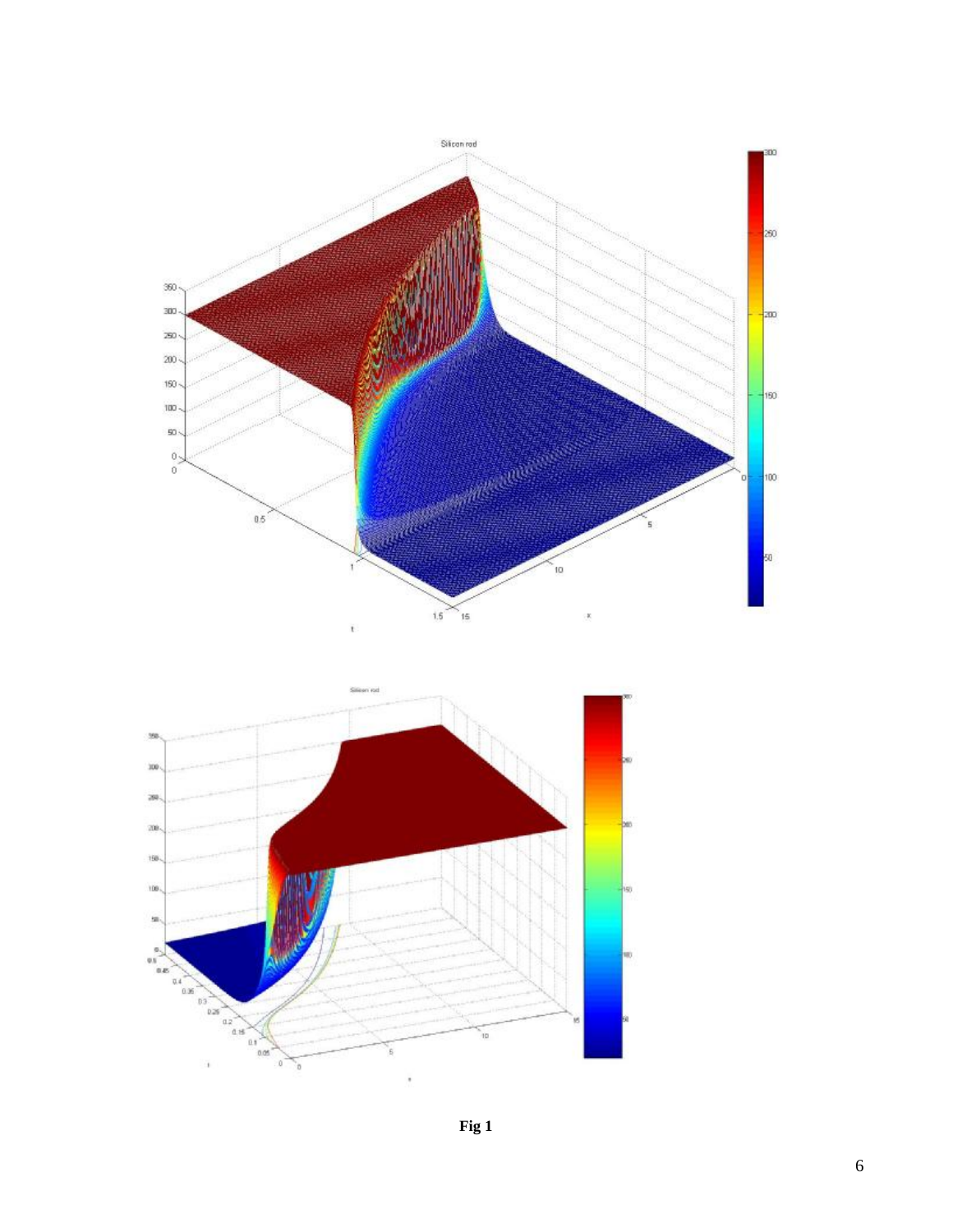





**Fig 3**